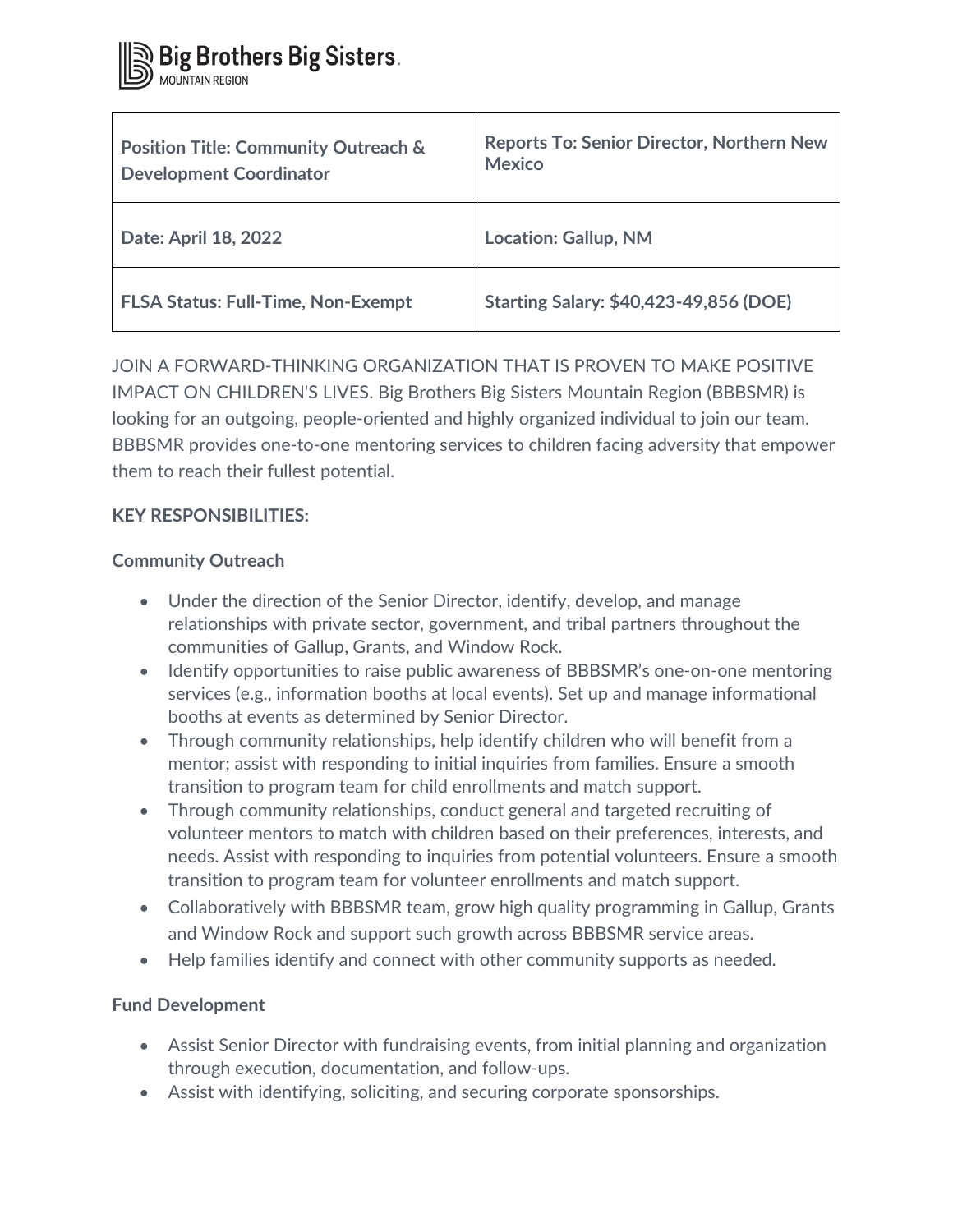

• Give presentations to local businesses, foundations, agencies, and tribal partners to increase awareness of BBBSMR's services and to grow and sustain funder relationships.

### **JOB QUALIFICATIONS:**

Our ideal candidate identifies as an "extrovert" or "people-person," is adaptable and flexible, is passionate about our mission, and has excellent organizational skills.

We understand that well-qualified applicants may not meet every qualification listed. If you believe you are well-qualified and have the right experience to perform the duties of this position, please apply!

- **Education:** H.S. Diploma or equivalent required. Bachelor's degree or 4+ years of fundraising experience with demonstrated results preferred. CFRE or similar certification a bonus.
- **Customer-Focus:** Demonstrated ability to build rapport and strong working relationships with diverse individuals. interpersonal skills and ability to communicate verbally and in writing to individuals and groups. Strong, existing connections and relationships within Gallup, Grants, and Window Rock communities is highly desirable.
- **Written and Verbal Communication:** Has active and attentive listening skills; adapts communication content and delivery to individual needs. Openly and diplomatically expresses opinion. Translates what is heard, observed or assessed into documents that are accurate and concise; clearly communicates key information to others with a need to know. Adeptly adjusts communication content and delivery to fit different perspectives, needs, backgrounds, cultures, and styles.
- **JEDI:** Demonstrated commitment to advancing justice, equity, diversity, and inclusion.
- **Continuous Improvement:** Proficient in or demonstrates aptitude to learn and apply fund development "best practices" to own work. Plans and organizes work effectively. Adapts work practices to meet goals and deadlines. Persists in the face of obstacles or setbacks. Accepts responsibility for quality and outcomes of own work.
- **Planning and Organizing:** Effectively manages time, consistently meets deadlines, and uses resources creatively and efficiently.
- **Resiliency and Flexibility:** Adaptable and flexible in a changing environment; able to interpret situations and information objectively when stressed. Maintains high performance in the face of setbacks or changing circumstances. Views failures